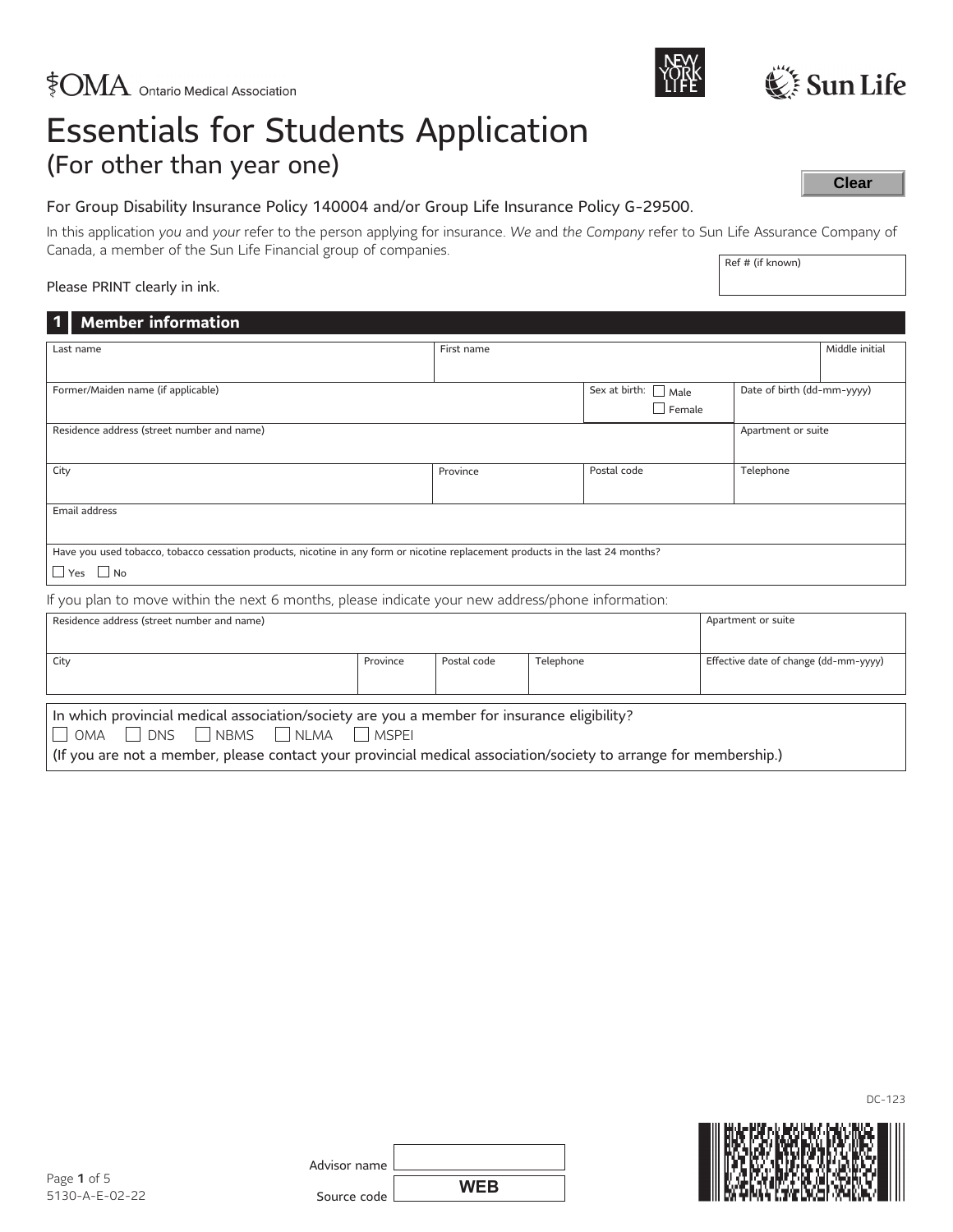<span id="page-1-1"></span>

| $\mathbf{z}$ | About your medical studies                                                                           |                                                                                 |                   |               |                                                                                                                                             |
|--------------|------------------------------------------------------------------------------------------------------|---------------------------------------------------------------------------------|-------------------|---------------|---------------------------------------------------------------------------------------------------------------------------------------------|
|              |                                                                                                      | perform all the essential duties of your medical school program?                |                   |               | a) Are you currently enrolled full time in a medical school in Ontario or Atlantic equivalent program and able to<br>Yes<br><b>No</b>       |
|              |                                                                                                      |                                                                                 | Date (dd-mm-yyyy) |               |                                                                                                                                             |
| b)           | What was your start date of medical school?                                                          |                                                                                 |                   |               |                                                                                                                                             |
|              |                                                                                                      |                                                                                 | Date (dd-mm-yyyy) |               |                                                                                                                                             |
|              | c) When do you expect to graduate?                                                                   |                                                                                 |                   |               |                                                                                                                                             |
| $\mathsf{d}$ | Which medical school do you attend?                                                                  |                                                                                 |                   |               |                                                                                                                                             |
|              |                                                                                                      |                                                                                 |                   |               |                                                                                                                                             |
| e)           | What is your current year of medical school:                                                         |                                                                                 | 2nd<br>3rd        | 4th           |                                                                                                                                             |
| f)           |                                                                                                      | If you are in a program with an extended period of study, provide the reason(s) |                   |               |                                                                                                                                             |
|              |                                                                                                      |                                                                                 |                   |               |                                                                                                                                             |
|              | <b>Life insurance</b>                                                                                |                                                                                 |                   |               |                                                                                                                                             |
|              |                                                                                                      |                                                                                 |                   |               | $\Box$ Yes – I am applying for \$200,000 of complimentary life insurance* (Waiver of Premium feature does not apply.)                       |
|              |                                                                                                      |                                                                                 |                   |               | In the event of your death, the proceeds of this insurance will be paid to your estate, unless there is a signed beneficiary designation in |
|              |                                                                                                      |                                                                                 |                   |               | our file. At the time of certificate issue and delivery, you will have the opportunity to appoint a named beneficiary by providing us with  |
|              | aduly completed and signed Beneficiary form that will be included in your welcome package.           |                                                                                 |                   |               | It is important to note that premium payment withdrawals for your Student complimentary Life Insurance will begin on September 1st in       |
|              |                                                                                                      |                                                                                 |                   |               | the year that you transition into residency. No Life Insurance premiums will be withdrawn from the bank account on file until that time.    |
|              |                                                                                                      |                                                                                 |                   |               | * Note: If you are already insured under policy G-29500 or you are insured as a spouse under G-3900, G-29500 or G-29700, you are            |
|              | not eligible for this offer.                                                                         |                                                                                 |                   |               |                                                                                                                                             |
|              | <b>Disability insurance</b>                                                                          |                                                                                 |                   |               |                                                                                                                                             |
|              | I am applying for:                                                                                   |                                                                                 |                   |               |                                                                                                                                             |
|              |                                                                                                      |                                                                                 |                   |               | Second Year: \$2,000 Disability Monthly Benefit with the Cost of Living Adjustment rider and Guaranteed Insurability Benefit Option         |
|              | rider and a 90 day Elimination Period                                                                |                                                                                 |                   |               |                                                                                                                                             |
|              | Guaranteed Insurability Benefit Option rider and a 90 day Elimination Period                         |                                                                                 |                   |               | Third Year: \$3,000 Disability Monthly Benefit (Second Year for McMaster students) with the Cost of Living Adjustment rider and             |
|              | Guaranteed Insurability Benefit Option rider and a 90 day Elimination Period                         |                                                                                 |                   |               | Fourth Year: \$4,500 Disability Monthly Benefit (Third Year for McMaster students) with the Cost of Living Adjustment rider and             |
|              | I would like my premium rate to be: $\Box$ Step $\Box$ Level                                         |                                                                                 |                   |               |                                                                                                                                             |
|              | I would like to opt-out of the Cost of Living Adjustment rider □ Yes                                 |                                                                                 |                   |               |                                                                                                                                             |
|              | Note: If you do NOT check a box, we will consider the premium rate as Step.                          |                                                                                 |                   |               |                                                                                                                                             |
| 5            | <b>Insurance information</b>                                                                         |                                                                                 |                   |               |                                                                                                                                             |
|              | Note: Do not cancel any existing coverage until the coverage you have applied for has been approved. |                                                                                 |                   |               |                                                                                                                                             |
|              |                                                                                                      |                                                                                 |                   |               | Other than OMA insurance provided by Sun Life, do you currently have or have you concurrently applied for any disability<br>Yes<br>No.      |
|              | If yes, please provide amount and details below.                                                     |                                                                                 |                   |               |                                                                                                                                             |
|              |                                                                                                      |                                                                                 |                   | Date of issue | Indicate if any coverage will be discontinued if this                                                                                       |
|              | Amount of monthly benefit                                                                            | Insuring company                                                                |                   | $(mm - yyyy)$ | coverage is approved                                                                                                                        |

<span id="page-1-0"></span>\$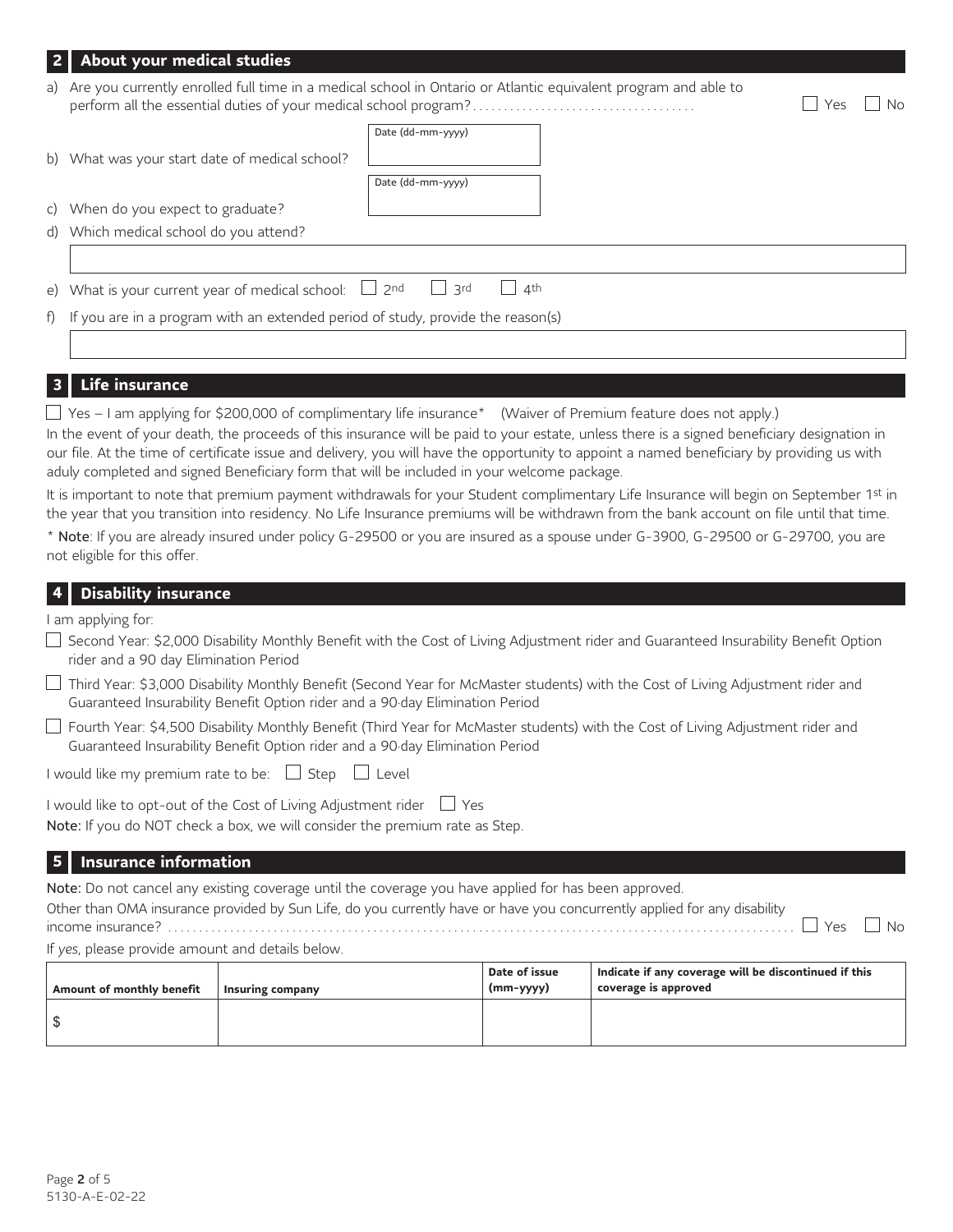|                                                                                                                                       | Medical questionnaire for Disability Insurance                                                                                                                                                                                                                                                                                                                                    |
|---------------------------------------------------------------------------------------------------------------------------------------|-----------------------------------------------------------------------------------------------------------------------------------------------------------------------------------------------------------------------------------------------------------------------------------------------------------------------------------------------------------------------------------|
|                                                                                                                                       | 1. In the last 5 years, have you been treated for, had symptoms of, or consulted a doctor or other healthcare<br>$\Box$ No                                                                                                                                                                                                                                                        |
|                                                                                                                                       | 2. In the last 12 months, have you been treated for, had symptoms of, or consulted a doctor or other healthcare<br>professional for any disease, disorder or injury (including sprains and strains) of the bones, joints, tendons, muscles or<br>limbs including knees, hips, shoulders, back or neck that lasted more than one week or recurred more than once in<br>l Yes<br>No |
|                                                                                                                                       | If yes, please provide location of affected bone, joint, tendon, muscle or limb:                                                                                                                                                                                                                                                                                                  |
|                                                                                                                                       | 3. In the last 12 months, have you applied for insurance where the insurance company did not approve the<br>No.                                                                                                                                                                                                                                                                   |
|                                                                                                                                       | If yes, please state reason for the changes:                                                                                                                                                                                                                                                                                                                                      |
|                                                                                                                                       | Premium payment method - select PAD or Credit Card<br>There are no additional charges for paying on a monthly basis – the annual premium is simply divided by 12 months.<br><b>Payment options</b>                                                                                                                                                                                |
|                                                                                                                                       | a) Pre-authorized debit (PAD) option.                                                                                                                                                                                                                                                                                                                                             |
|                                                                                                                                       | $\Box$ Annually, 1 <sup>st</sup> of September                                                                                                                                                                                                                                                                                                                                     |
|                                                                                                                                       | $\Box$ Monthly, 1 <sup>st</sup> day of the month                                                                                                                                                                                                                                                                                                                                  |
|                                                                                                                                       | There are no additional charges for paying on a monthly basis - the annual premium is simply divided by 12 months.                                                                                                                                                                                                                                                                |
|                                                                                                                                       | PLEASE ENTER YOUR BANKING INFORMATION IN THE SPACES PROVIDED.                                                                                                                                                                                                                                                                                                                     |
|                                                                                                                                       | 1:0 1 2 3 4 m 0 0 1<br>1537 25m Ju<br>Account#<br>Transit#<br>Institution #                                                                                                                                                                                                                                                                                                       |
|                                                                                                                                       | Your Transit #<br>Institution #<br>Account #                                                                                                                                                                                                                                                                                                                                      |
|                                                                                                                                       |                                                                                                                                                                                                                                                                                                                                                                                   |
| Complete this section if someone other than you, including a corporation, is paying for your policy. Please include all joint account |                                                                                                                                                                                                                                                                                                                                                                                   |

| Payor(s) name (first and last) or full legal name of corporation/entity |                     |          |         |                    |             |
|-------------------------------------------------------------------------|---------------------|----------|---------|--------------------|-------------|
| If applicable, date of birth (dd-mm-yyyy)                               | Relationship to you |          |         |                    |             |
| Address (street number and name)                                        |                     |          |         | Apartment or suite |             |
| City                                                                    |                     | Province | Country |                    | Postal code |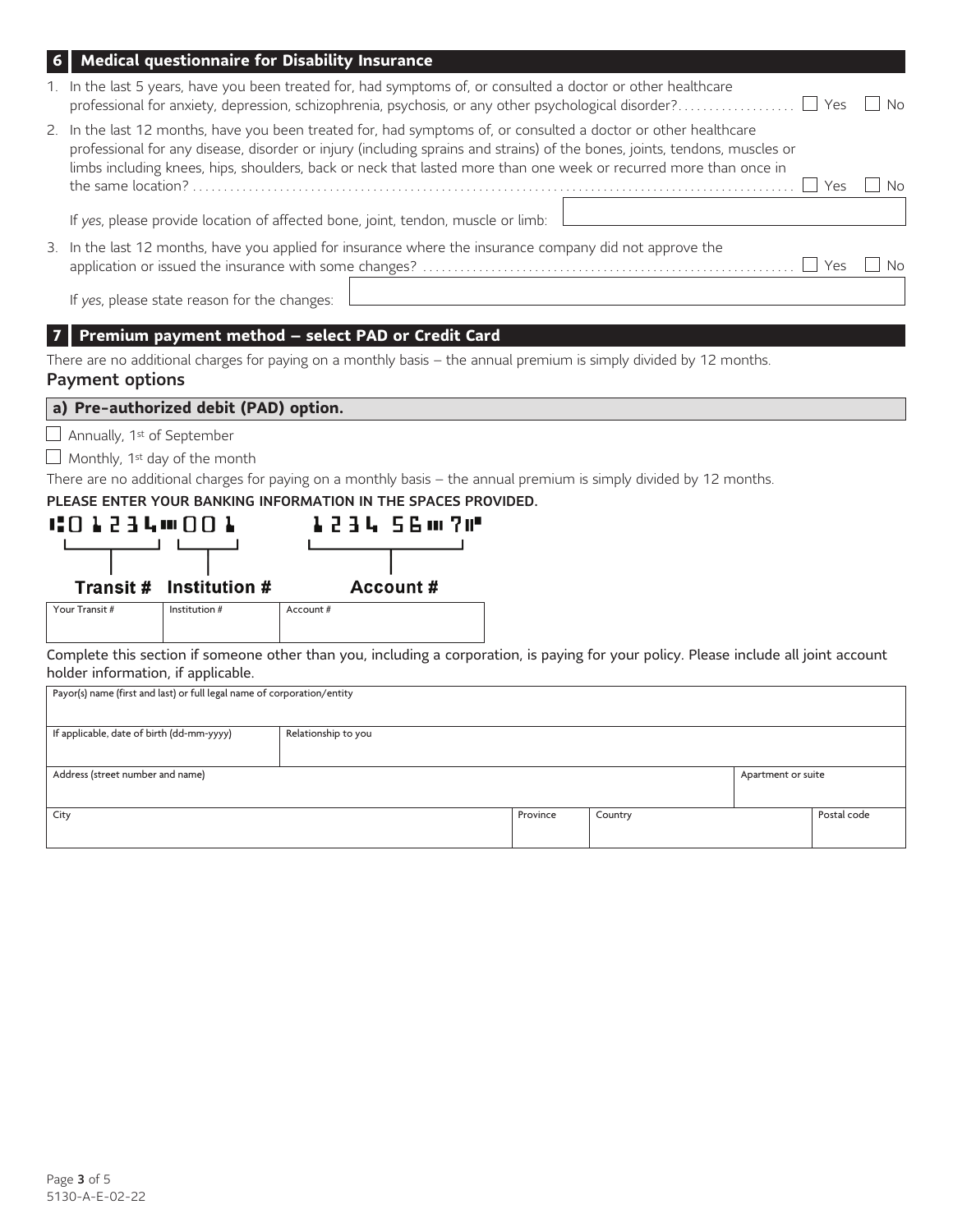## **7 Premium payment method – select PAD or Credit Card (continued)**

#### Authorization

To use Pre-Authorized Debit (PAD) you must agree to all the terms of the authorization. By signing below as payor you agree to the following terms and conditions:

## Terms and conditions

You authorize the OMA Insurance/Group Plan Administrator to collect the annual or monthly premium (including applicable provincial tax), depending on your selection above, for this insurance through a Pre-Authorized Debit (PAD) from the account referenced on your enclosed blank cheque marked void. You acknowledge that your financial institution may treat any withdrawal pursuant to this authorization as a withdrawal for personal services. You acknowledge that the amount of the premium (including applicable provincial tax) collected through this agreement may vary, reflecting any changes, additions or deletions in plan coverage as well as premium rate changes. You agree to waive the requirement that the OMA Insurance / Group Plan Administrator notify you of any payments after the first payment whether the amount of the monthly or annual premium is changed or not. You understand that if you selected to pay your premium annually, payment will be due on September 1st each year. If you selected to pay your premium monthly, it will be due on the first day of each month. This agreement will be cancelled automatically if the OMA Insurance/Group Plan Administrator is unable to make a withdrawal from your account.

This authorization is to remain in effect until the OMA Insurance/Group Plan Administrator has received written notification from you of its change or termination. This notification must be received at least ten (10) business days before the next debit is scheduled at the address provided below. You may obtain a sample PAD cancellation form, or more information on your right to cancel a PAD Agreement at your financial institution or by visiting *[www.payments.ca](http://www.payments.ca)*.

The OMA Insurance/Group Plan Administrator may not assign this authorization to another company or person to permit them to debit your account for these payments (for example where there has been a change in control of the company) without providing at least 10 days prior written notice to you.

You have certain recourse rights if any debit does not comply with this agreement. For example, you have the right to receive reimbursement for any debit that is not authorized or is not consistent with this PAD Agreement. To obtain more information on your recourse rights, contact your financial institution or visit *[www.payments.ca](http://www.payments.ca)*.

For further information about this authorization, please feel free to contact the OMA Insurance/Group Plan Administrator at: OMA Insurance

P.O. Box 365 Stn Waterloo Waterloo, ON N2J 4A4 Telephone # 1-800-758-1641

Email: *[Can\\_AssocAndAffinity@sunlife.com](mailto:Can_AssocAndAffinity@sunlife.com)*

### Account holder(s) – Please complete and sign

| Print account holder last name                                                          | Print account holder first name       |                          |
|-----------------------------------------------------------------------------------------|---------------------------------------|--------------------------|
|                                                                                         |                                       |                          |
|                                                                                         |                                       |                          |
| Signature of account holder (if business, authorized person to sign and indicate title) |                                       | Date signed (dd-mm-yyyy) |
|                                                                                         |                                       |                          |
| Print joint account holder last name                                                    | Print joint account holder first name |                          |
|                                                                                         |                                       |                          |
|                                                                                         |                                       |                          |
| Signature of joint account holder (if both signatures required)                         |                                       | Date signed (dd-mm-yyyy) |
|                                                                                         |                                       |                          |
|                                                                                         |                                       |                          |
|                                                                                         |                                       |                          |

## **b) Credit card option (charge my premium to my Visa and/or MasterCard)**

### Payment frequency

 $\Box$  Monthly  $\Box$  Annually

Once we have approved your application, you will be contacted by a Sun Life call centre representative to obtain your credit card information.

## Terms and conditions

In connection with your required premium under this benefit plan, you authorize us to: charge your credit card for the insurance premium owing, cancel this authorization 10 days after you have provided written notice to us, and to automatically cancel this agreement if we are unable to charge your credit card.

### Send no money with this application. You will be notified with a premium statement.